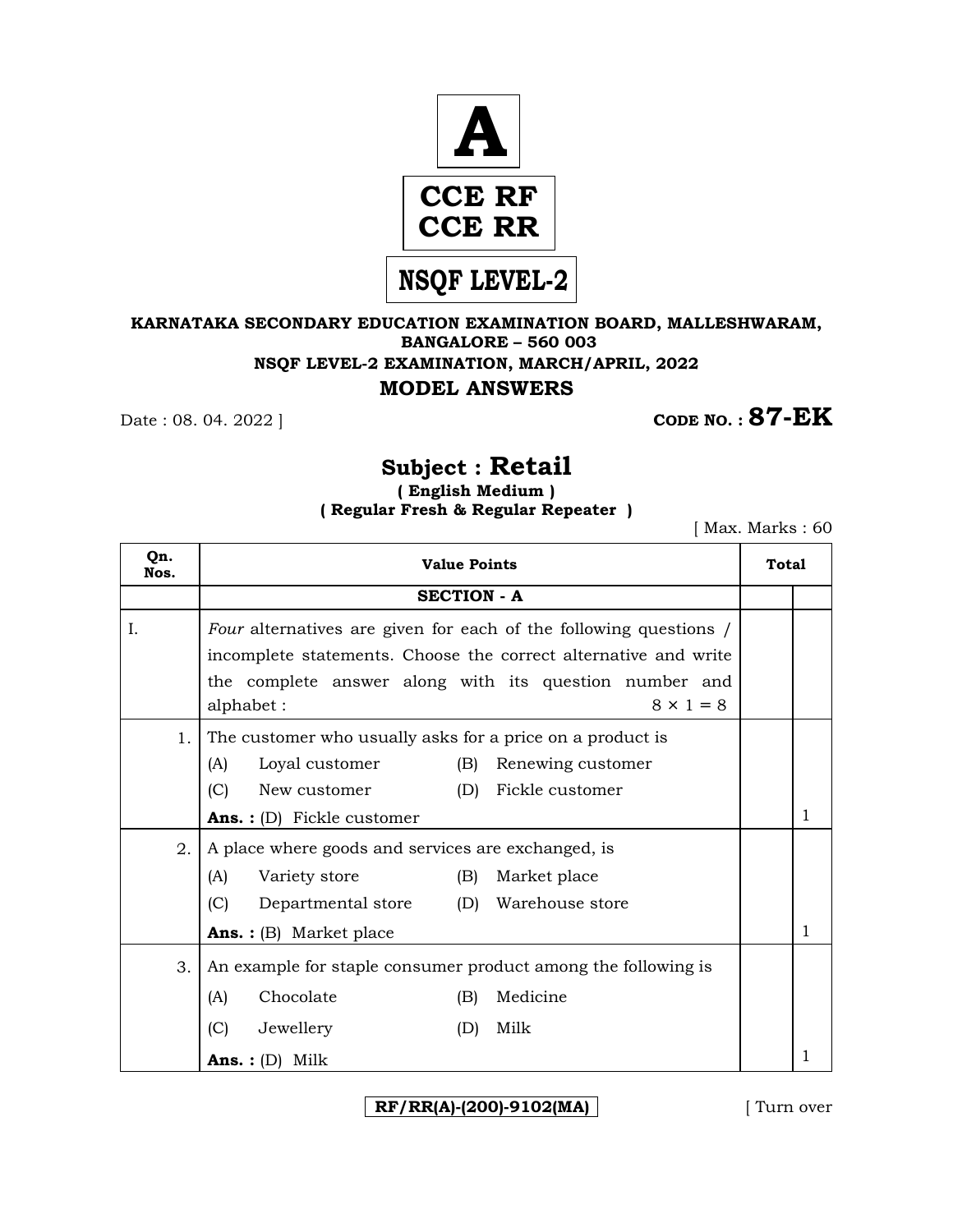## **87-EK (Level-2)** 2 **CE RF & RR**

| Qn.<br>Nos. | <b>Value Points</b>                                                                                                                                                                                                                                   | <b>Total</b> |   |
|-------------|-------------------------------------------------------------------------------------------------------------------------------------------------------------------------------------------------------------------------------------------------------|--------------|---|
| 4.          | The procedure pertaining to the handling of products in a store is<br>Inventory management (B)<br>Standardization<br>(A)<br>Technology<br>(D)<br>Marketing<br>(C)                                                                                     |              |   |
|             | <b>Ans.:</b> (A) Inventory management                                                                                                                                                                                                                 |              | 1 |
| 5.          | The billing that directly deals with the end customer is<br>timely billing<br>telecom billing<br>(A)<br>(B)<br>(C)<br>retail billing<br>(D)<br>wholesale billing<br><b>Ans.</b> : $(C)$ retail billing                                                |              | 1 |
| 6.          | Which of the following is a skill of beauty?<br>Art of dining<br>(A)<br>(B)<br>Make-up<br>(C)<br>Art of table presentation<br>(D)<br>Restaurant etiquette<br><b>Ans.:</b> (B) Make-up                                                                 |              | 1 |
| 7.          | In a restaurant hat of the chef indicates the<br>Food preparation time<br>(B) Self defence<br>(A)<br>Elegance<br>(D) Level of difficulty in work<br>(C)                                                                                               |              | 1 |
| 8.          | <b>Ans.</b> : (D) Level of difficulty in work<br>The computer monitor should be placed from the user at a<br>distance of<br>18-30 inches<br>$(B)$ 15-25 inches<br>(A)<br>(C)<br>25-40 inches<br>$(D)$ 10-20 inches<br><b>Ans.:</b> (A) $18-30$ inches |              | 1 |
| II.         | Fill in the blank with suitable answer:<br>$3 \times 1 = 3$                                                                                                                                                                                           |              |   |
| 9.          | The combination of straight floor and diagonal floor layout is<br>called<br>Ans.: Spine Layout                                                                                                                                                        |              | 1 |
| 10.         | billing process includes receiving and<br>Telecom<br>payments from the customers.<br><b>Ans.:</b> recording                                                                                                                                           |              | 1 |
| 11.         |                                                                                                                                                                                                                                                       |              |   |
|             | Ans.: Ergonomics                                                                                                                                                                                                                                      |              | 1 |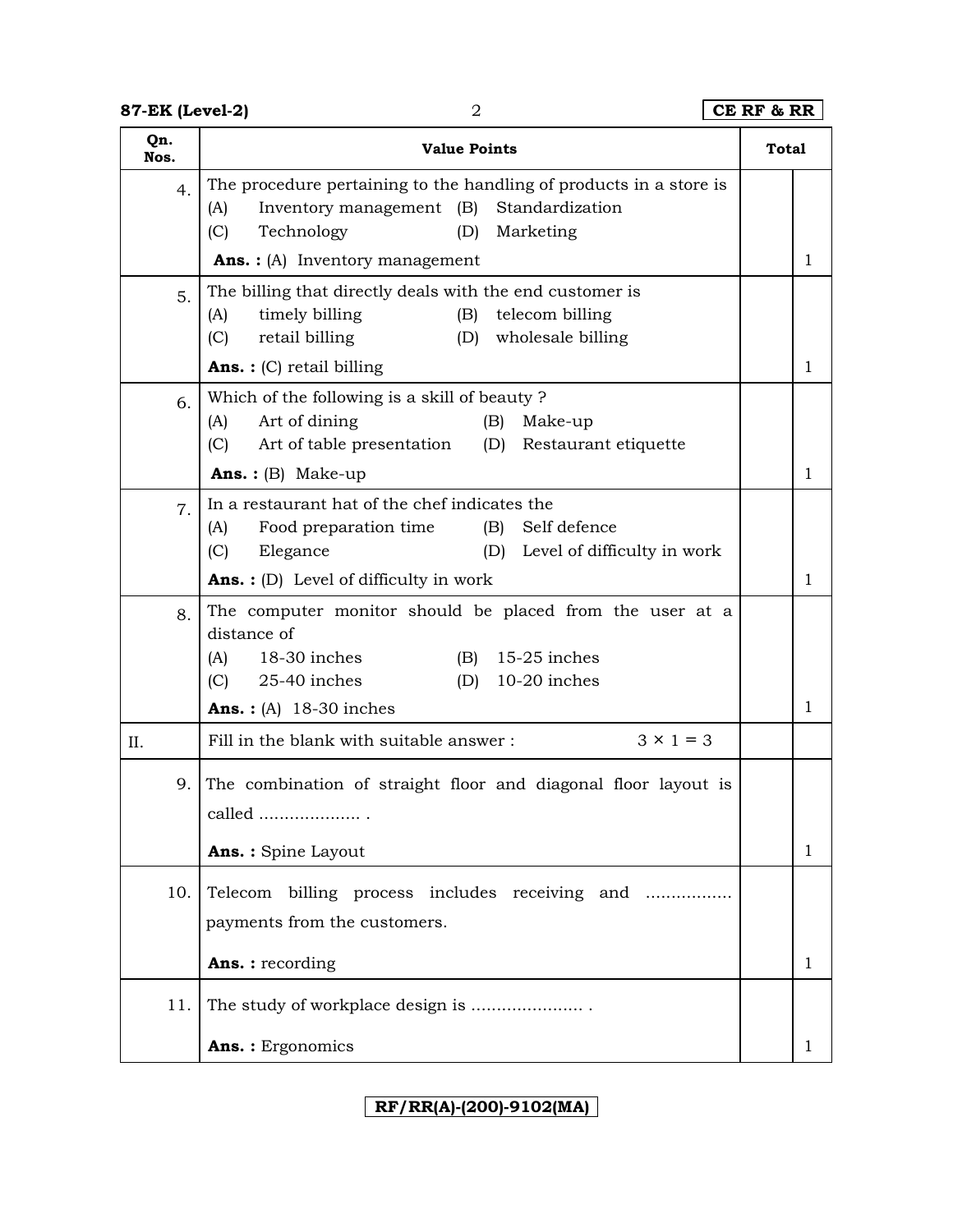| Qn.<br>Nos. | <b>Value Points</b>                                                                                                                                                                               | <b>Total</b> |   |  |  |
|-------------|---------------------------------------------------------------------------------------------------------------------------------------------------------------------------------------------------|--------------|---|--|--|
| III.        | The functions of security guards are given in <b>Colum-A</b> and types<br>of security guards in <b>Column -B</b> . Match them and write the<br>$4 \times 1 = 4$<br>answers along with alphabets : |              |   |  |  |
| 12.         | Match the following:                                                                                                                                                                              |              |   |  |  |
|             | Column-A<br>Column-B                                                                                                                                                                              |              |   |  |  |
|             | Physical security given a) Mobile security guards<br>i)<br>to employers                                                                                                                           |              |   |  |  |
|             | Security given<br>$\mathbf{ii}$<br>for<br>b) Personal security guards<br>apartments                                                                                                               |              |   |  |  |
|             | iii) Giving security<br>c) Public security guards<br>for<br>internal and external<br>assets                                                                                                       |              |   |  |  |
|             | iv) Stay at one place and<br>d) Residential<br>security<br>monitor the movement<br>guards                                                                                                         |              |   |  |  |
|             | e) Private security guards                                                                                                                                                                        |              |   |  |  |
|             | Static security guards<br>f)                                                                                                                                                                      |              |   |  |  |
|             | Corporate security guards<br>g)                                                                                                                                                                   |              |   |  |  |
|             | Ans.:                                                                                                                                                                                             | 1            |   |  |  |
|             | b) — Personal security guards<br>i)<br>d) — Residential security guards<br>ii)                                                                                                                    |              |   |  |  |
|             | iii) $g$ – Corporate security guards                                                                                                                                                              |              |   |  |  |
|             | $f$ – Static security guards<br>iv)                                                                                                                                                               |              |   |  |  |
| IV.         | Answer the following questions :<br>$5 \times 1 = 5$                                                                                                                                              |              |   |  |  |
| 13.         | What is a diagonal floor plan?                                                                                                                                                                    |              |   |  |  |
|             | Ans.:                                                                                                                                                                                             |              |   |  |  |
|             | The shelves or racks are kept diagonal to each other for the owner<br>or store manager to have a watch on customer.<br>1                                                                          |              |   |  |  |
| 14.         | What are the two objectives of store design?                                                                                                                                                      |              |   |  |  |
|             | Ans.:                                                                                                                                                                                             |              |   |  |  |
|             | Implement the retailer strategy,                                                                                                                                                                  |              |   |  |  |
|             | Influence customer buying behaviour,                                                                                                                                                              |              |   |  |  |
|             |                                                                                                                                                                                                   |              |   |  |  |
|             | Provide flexibility,                                                                                                                                                                              |              |   |  |  |
|             | Meet Legal requirement.<br>$2 \times \frac{1}{2}$ =<br>$($ Any two)                                                                                                                               |              | 1 |  |  |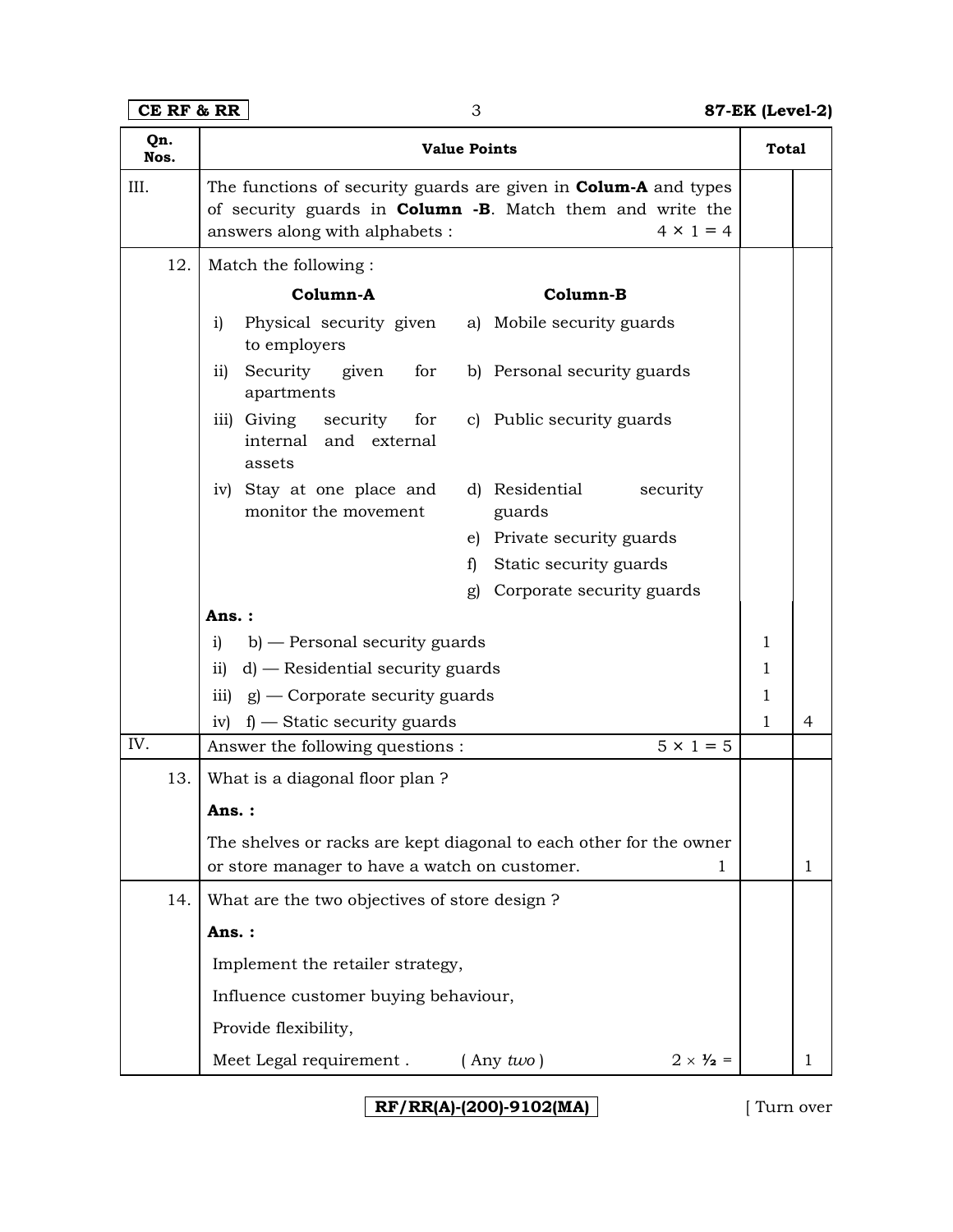| Qn.<br>Nos. | <b>Value Points</b>                                                    | <b>Total</b> |                |  |  |  |
|-------------|------------------------------------------------------------------------|--------------|----------------|--|--|--|
| 15.         | Write any two advantages of standard operating procedures in           |              |                |  |  |  |
|             | retail.                                                                |              |                |  |  |  |
|             | Ans.:                                                                  |              |                |  |  |  |
|             | It increases sales<br>$\frac{1}{2}$                                    |              |                |  |  |  |
|             | Boosts workers productivity<br>$\frac{1}{2}$                           |              |                |  |  |  |
|             | Enhance store image<br>$($ Any $two)$<br>$2 \times \frac{1}{2}$ =      |              | $\mathbf{1}$   |  |  |  |
| 16.         | Who is an assistant security officer?                                  |              |                |  |  |  |
|             | Ans.:                                                                  |              |                |  |  |  |
|             | He is on pay roll of the security company deployed at the site to      |              |                |  |  |  |
|             | monitor and regulate employees for their performance.                  |              |                |  |  |  |
| 17.         | Expand OSHA.                                                           |              |                |  |  |  |
|             | Ans.:                                                                  |              |                |  |  |  |
|             | <b>OSHA</b>                                                            |              |                |  |  |  |
|             | Occupational Safety and Health Administration.                         |              |                |  |  |  |
| V.          | $4 \times 2 = 8$<br>Answer the following questions :                   |              |                |  |  |  |
| 18.         | Write the steps in designing store layout.                             |              |                |  |  |  |
|             | Ans.:                                                                  |              |                |  |  |  |
|             | Determining the availability of space.<br>a)                           |              |                |  |  |  |
|             | Determining space needs for selling and non-selling area<br>b)         |              |                |  |  |  |
|             | Fitting space needs for good customer flow<br>c)                       |              |                |  |  |  |
|             | Providing for self service<br>$4 \times \frac{1}{2}$ =<br>d)           |              |                |  |  |  |
|             | Types of merchandise presentation techniques.<br>$($ Any $four)$<br>e) |              | $\overline{2}$ |  |  |  |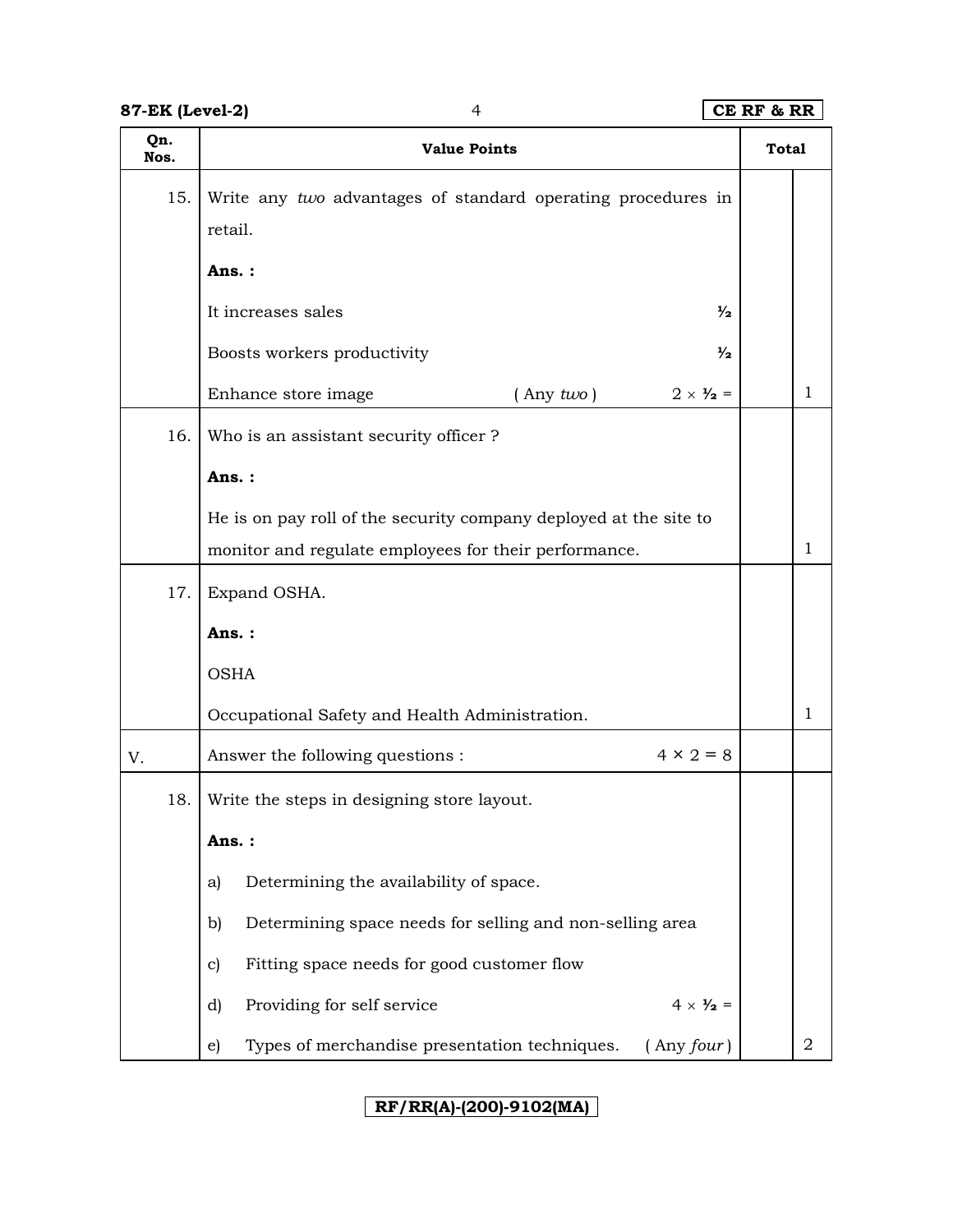| Qn.<br>Nos. | <b>Value Points</b>                                                   | <b>Total</b>   |                |  |  |  |
|-------------|-----------------------------------------------------------------------|----------------|----------------|--|--|--|
| 19.         | As a worker at the workplace, what are the responsibilities for       |                |                |  |  |  |
|             | your health and safety ?                                              |                |                |  |  |  |
|             | Ans.:                                                                 |                |                |  |  |  |
|             | Know and follow health and safety requirement<br>a)                   |                |                |  |  |  |
|             | Work safely, and encourage your co-workers to do the same.<br>b)      |                |                |  |  |  |
|             | Correct any unsafe conditions immediately<br>c)                       |                |                |  |  |  |
|             | Take initiative, make suggestion to improve health an safety.<br>d)   | $4 \times 1/2$ | $\overline{2}$ |  |  |  |
| 20.         | Suggest any two merchandising tips in merchandise.                    |                |                |  |  |  |
|             | Ans.:                                                                 |                |                |  |  |  |
|             | The merchandiser should be as per the age, sex and taste of<br>a)     |                |                |  |  |  |
|             | the target market.                                                    |                |                |  |  |  |
|             | b)<br>The merchandiser must source products according to the          |                |                |  |  |  |
|             | latest trends and season                                              |                |                |  |  |  |
|             | Merchandise for children should be in line with cartoon<br>c)         |                |                |  |  |  |
|             | characters.<br>$2 \times 1 =$<br>$($ Any two)                         |                | $\overline{2}$ |  |  |  |
| 21.         | What is visual merchandising ? Mention its types.                     |                |                |  |  |  |
|             | Ans.:                                                                 |                |                |  |  |  |
|             | Visual merchandising is the art of displaying merchandise in a        |                |                |  |  |  |
|             | store to attract customers and increase sales. Window display         |                |                |  |  |  |
|             | and food merchandising are its types.                                 |                | $\overline{2}$ |  |  |  |
|             | <b>OR</b>                                                             |                |                |  |  |  |
|             | What is planogram? Mention its uses.                                  |                |                |  |  |  |
|             | Ans.:                                                                 |                |                |  |  |  |
|             | Planogram allows visual merchandisers to plan the arrangement         |                |                |  |  |  |
|             | of merchandise by style, type, size, price or other category. It also | $\mathbf{1}$   |                |  |  |  |
|             | enables a chain of store to have merchandise across the chain.        | $\mathbf{1}$   | 2              |  |  |  |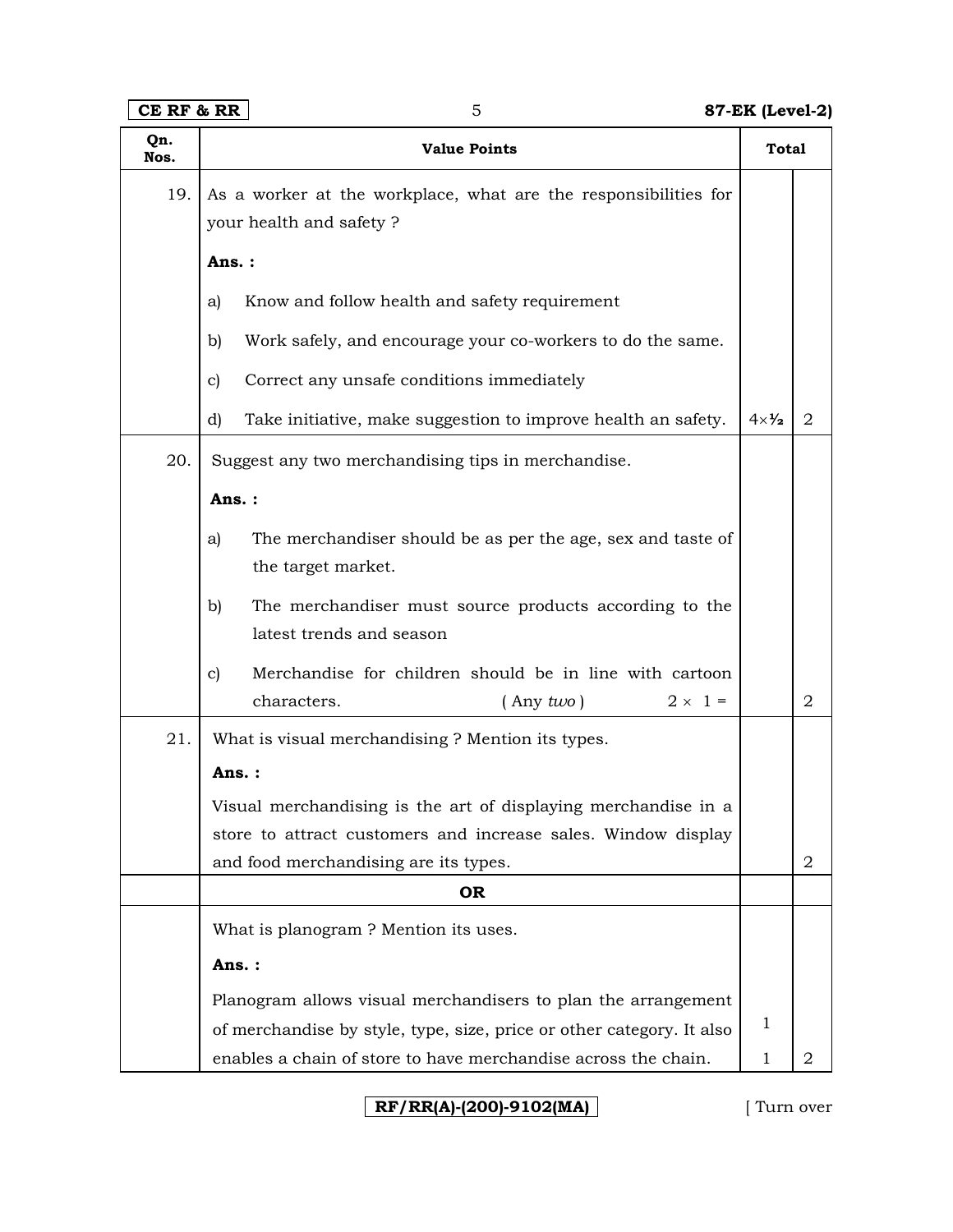## **87-EK (Level-2)** 6 **CE RF & RR**

| Qn.<br>Nos. | <b>Value Points</b>                                                                                       |                        |   |
|-------------|-----------------------------------------------------------------------------------------------------------|------------------------|---|
| VI.         | Answer the following questions :<br>$3 \times 3 = 9$                                                      |                        |   |
| 22.         | What are the external factors that help in grasping customer in<br>retail skill?                          |                        |   |
|             | Ans.:                                                                                                     |                        |   |
|             | Merchandise collections<br>a)                                                                             |                        |   |
|             | Displays at the entrance<br>b)<br>1                                                                       |                        |   |
|             | Promotion<br>C)                                                                                           |                        |   |
|             | Lighting<br>1<br>d)                                                                                       |                        |   |
|             | Signboard<br>e)                                                                                           |                        |   |
|             | Atmosphere and environment surrounding the store.<br>f)<br>1                                              | $6 \times \frac{1}{2}$ | 3 |
|             | <b>OR</b>                                                                                                 |                        |   |
|             | What are the common mistakes done by a salesperson in                                                     |                        |   |
|             | approaching customer?                                                                                     |                        |   |
|             | Ans.:                                                                                                     |                        |   |
|             | Not giving customer enough time<br>a)                                                                     |                        |   |
|             | No eye contact with customer<br>b)<br>1                                                                   |                        |   |
|             | Insincere<br>c)                                                                                           |                        |   |
|             | Making over smart remarks<br>d)<br>1                                                                      |                        |   |
|             | Talking too softly, loudly or too much<br>e)                                                              |                        |   |
|             | No smile.<br>f)<br>1                                                                                      | $6 \times \frac{1}{2}$ | 3 |
| 23.         | Explain the problems associated with retail transport.                                                    |                        |   |
|             | Ans.:                                                                                                     |                        |   |
|             | Maintaining supply chain efficiency in face of increasing risk<br>a)<br>and unpredictability.             |                        |   |
|             | Heightened supply chain security<br>b)<br>1                                                               |                        |   |
|             | Increasing costs<br>c)                                                                                    |                        |   |
|             | Infrastructure congestion exacerbated by unforeseen<br>d)<br>or<br>uncontrollable events<br>1.            |                        |   |
|             | For import and export of goods needed customer clearances<br>e)<br>before sending to distribution centres |                        |   |
|             | Using retail transport for cross border is very complex, time<br>f)<br>consuming and costly.<br>1         | $6 \times \frac{1}{2}$ | 3 |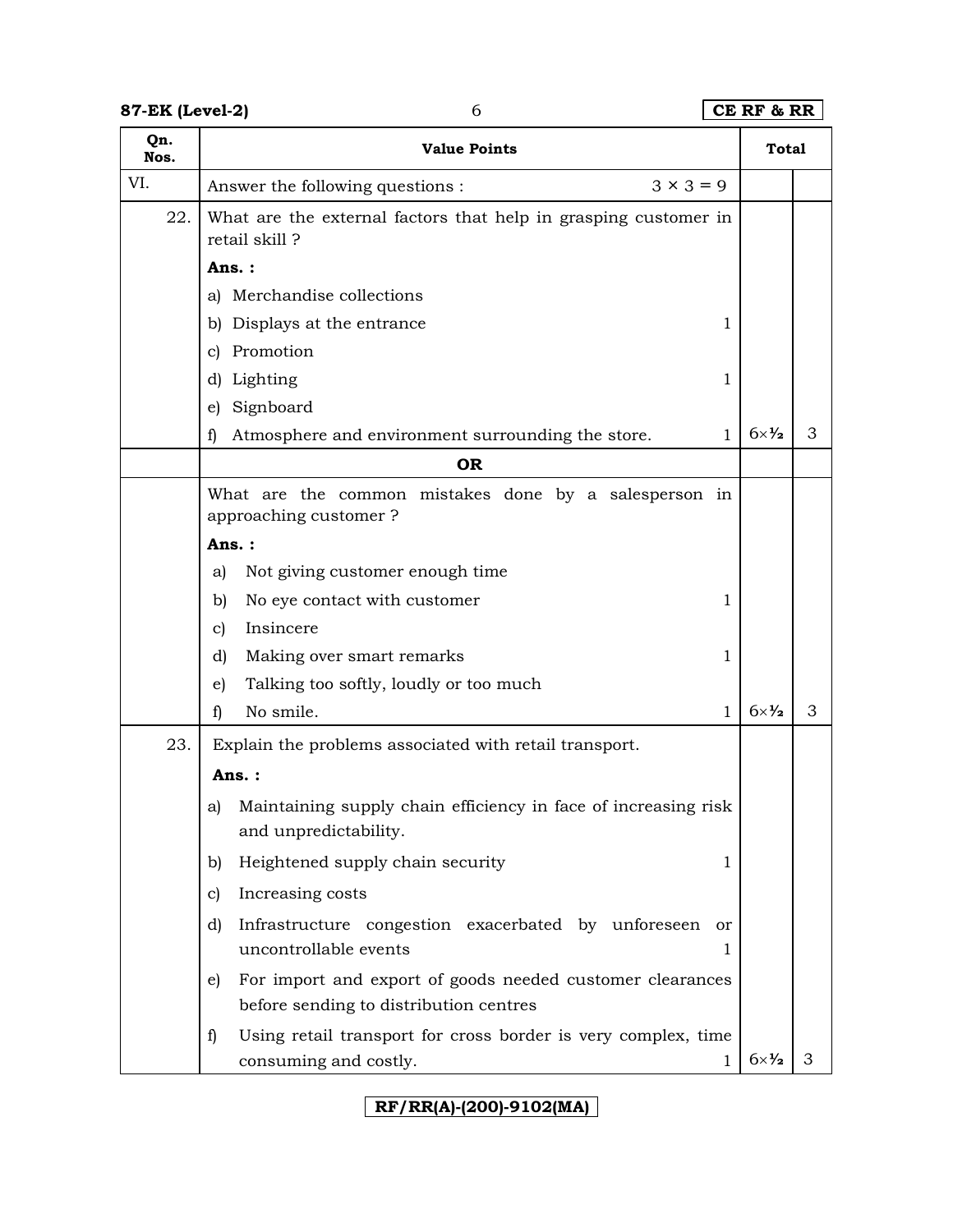# **CE RF & RR** 7 **87-EK (Level-2)**

| Qn.<br>Nos. |              | <b>Value Points</b>                                                                                    | <b>Total</b> |                |  |  |
|-------------|--------------|--------------------------------------------------------------------------------------------------------|--------------|----------------|--|--|
| 24.         |              | Briefly explain any three personal grooming tips.                                                      |              |                |  |  |
|             |              | Ans.:                                                                                                  |              |                |  |  |
|             | a)           | There is a load of hope, good make-up skin and hair awaits<br>you. The following skills to be learnt : |              |                |  |  |
|             |              | Basic skin care<br>(i)                                                                                 |              |                |  |  |
|             |              | Basic hair care<br>(iii)                                                                               |              |                |  |  |
|             |              | (iii) Basic make-up.                                                                                   |              |                |  |  |
|             | b)           | Your attitude will go attitude - walking with heels to<br>greeting someone, learn                      |              |                |  |  |
|             |              | Conversational skill<br>(i)                                                                            |              |                |  |  |
|             |              | Social graces<br>(iii)                                                                                 |              |                |  |  |
|             |              | Posture/gesture.<br>(iii)                                                                              |              |                |  |  |
|             | $\mathbf{c}$ | Knowledge of stylish cutlery & crockery can give professional<br>touch to food.                        |              |                |  |  |
|             |              | (i)<br>Art of table presentation                                                                       |              |                |  |  |
|             |              | Art of dining<br>(iii)                                                                                 |              |                |  |  |
|             |              | $1 + 1 + 1$<br>Restaurant etiquette.<br>(iii)                                                          |              | 3              |  |  |
| VII.        |              | $2 \times 4 = 8$<br>Answer the following questions :                                                   |              |                |  |  |
| 25.         |              | What are the main functions of admin junior merchandiser?                                              |              |                |  |  |
|             | Ans.:        |                                                                                                        |              |                |  |  |
|             | a)           | Managing site and location                                                                             |              |                |  |  |
|             | b)           | Managing operative process at stores                                                                   |              |                |  |  |
|             | c)           | Managing cash and stock                                                                                |              |                |  |  |
|             | d)           | Managing store facilities                                                                              |              |                |  |  |
|             | e)           | Managing securities                                                                                    |              |                |  |  |
|             | f)           | Managing personnel                                                                                     |              |                |  |  |
|             | g)           | Crisis management                                                                                      |              |                |  |  |
|             | h)           | IT management                                                                                          |              |                |  |  |
|             | i)           | Managing customer service.                                                                             |              | $\overline{4}$ |  |  |
|             |              | <b>OR</b>                                                                                              |              |                |  |  |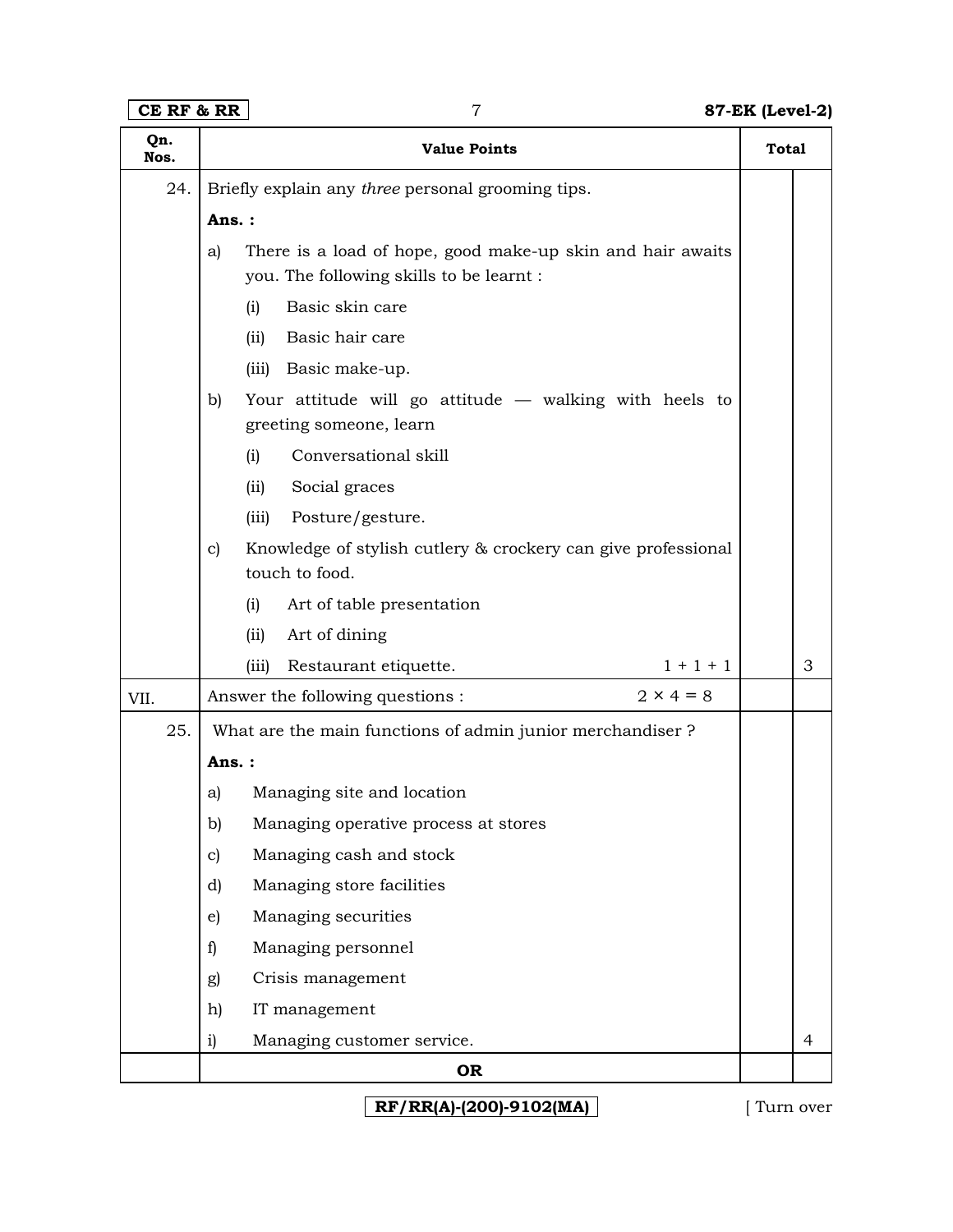| Qn.<br>Nos. |                                                    | <b>Value Points</b>                                                                                                                     | <b>Total</b> |   |
|-------------|----------------------------------------------------|-----------------------------------------------------------------------------------------------------------------------------------------|--------------|---|
|             |                                                    | What are the functions of visual merchandisers?                                                                                         |              |   |
|             | Ans.:                                              |                                                                                                                                         |              |   |
|             | a)                                                 | A visual merchandiser takes care of window display.                                                                                     |              |   |
|             | b)                                                 | He decorates the window display in such a way that the                                                                                  |              |   |
|             |                                                    | customer gets excited by the brand and increase walk-ins.                                                                               |              |   |
|             | $\mathbf{c}$                                       | He spends a lot of time in training the store staff on how to                                                                           |              |   |
|             |                                                    | place merchandise                                                                                                                       |              |   |
|             | d)                                                 | He also trains the staff to follow instruction manuals and                                                                              |              |   |
|             |                                                    | advises them on what should go on the rack                                                                                              |              |   |
|             | e)                                                 | He sets the colour scheme of the floor                                                                                                  |              |   |
|             | f)                                                 | He takes calls on slow moving merchandise and makes sure                                                                                |              |   |
|             |                                                    | it gets prominence through better lighting and display. (Any 4)                                                                         |              | 4 |
| 26.         | Suggest suitable tips for store design and layout. |                                                                                                                                         |              |   |
|             | Ans.:                                              |                                                                                                                                         |              |   |
|             | a)                                                 | The signage displaying the name and logo of the store must<br>be installed at a place where it is visible to all even from<br>distance. |              |   |
|             | b)                                                 | The store must offer a positive ambience to the customers.                                                                              |              |   |
|             | c)                                                 | The trial rooms should have mirrors and be kept clean.<br>1                                                                             |              |   |
|             | d)                                                 | The retailer must choose right colour for the walls to set the<br>mood to customer.                                                     |              |   |
|             | e)                                                 | Never play loud music at store.<br>1                                                                                                    |              |   |
|             | f)                                                 | The floor tiles, carpets and racks should be kept clean.                                                                                |              |   |
|             | g)                                                 | There should not be bad odor at the store.<br>1                                                                                         |              |   |
|             | h)                                                 | Do not stock anything at the enhance or exit                                                                                            |              |   |
|             | i)                                                 | The fixture or furniture should not act as an object of<br>obstacle.<br>(Any 4)<br>1                                                    |              | 4 |
|             |                                                    | <b>OR</b>                                                                                                                               |              |   |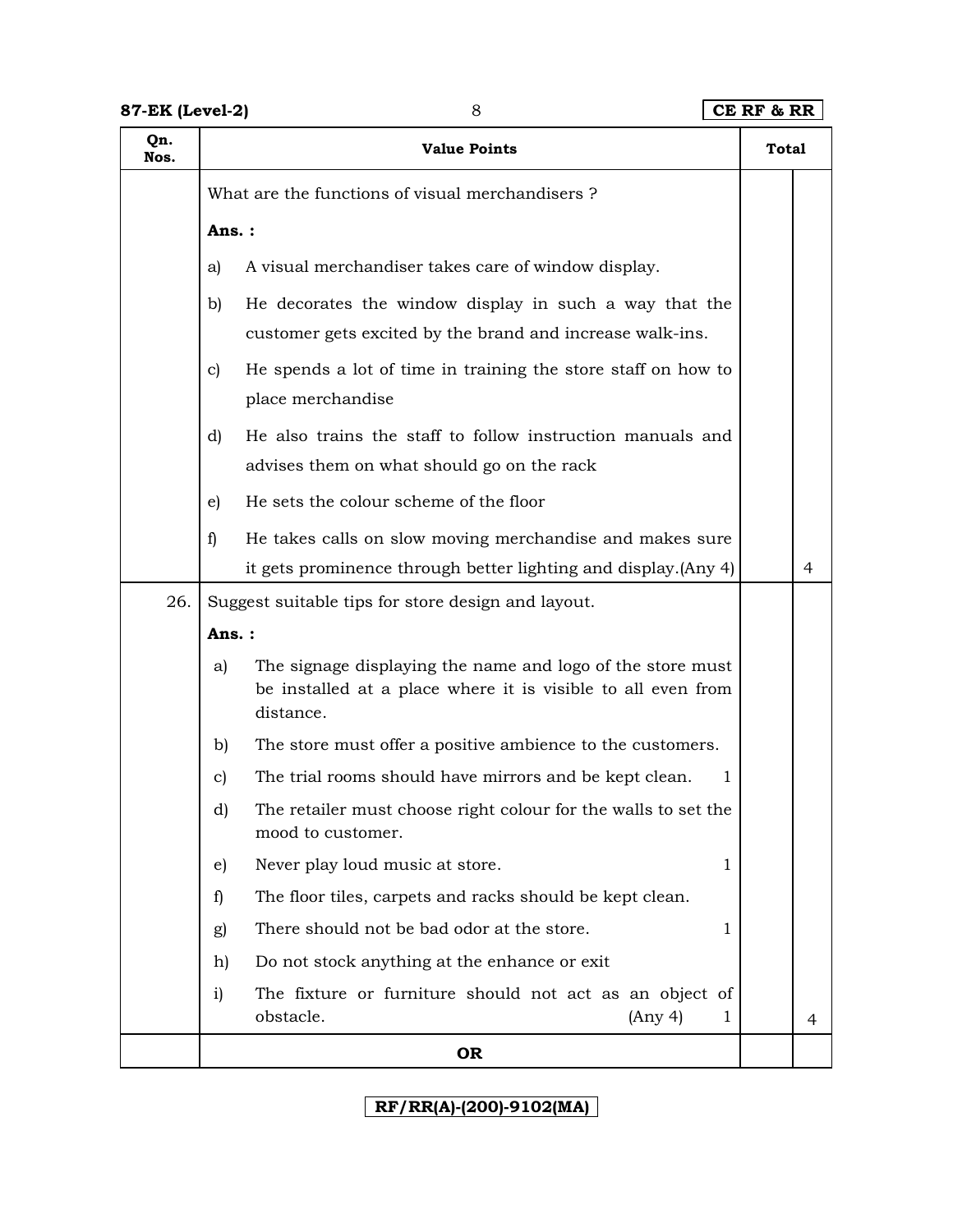| Qn.<br>Nos. | <b>Value Points</b>                                                                                                                                                                                                                                                                                                                                   | <b>Total</b> |   |
|-------------|-------------------------------------------------------------------------------------------------------------------------------------------------------------------------------------------------------------------------------------------------------------------------------------------------------------------------------------------------------|--------------|---|
|             | Describe the procedures to be followed at the time of opening the                                                                                                                                                                                                                                                                                     |              |   |
|             | retail store.                                                                                                                                                                                                                                                                                                                                         |              |   |
|             | Ans.:                                                                                                                                                                                                                                                                                                                                                 |              |   |
|             | At least two employees must be present to open the facility.<br>a)<br>One employee at entrance of the facility while other waits<br>outside in a locked vehicle with access to a mobile phone.<br>The outside employee will maintain a clear view of the<br>facility and wait for the predetermined all clear signals from<br>his/her associate.<br>1 |              |   |
|             | Upon entering the facility, the inside employee will walk<br>b)<br>around premise to look of sign of intruders or forced entry.<br>If any, call 911.<br>1                                                                                                                                                                                             |              |   |
|             | After checking the interior the inside employee will post the<br>c)<br>predetermined all clear signal safe and vaults should be<br>disarmed at the latest practical time.<br>1                                                                                                                                                                        |              | 4 |
|             | The front door will remain locked until opening time.<br>d)<br>1                                                                                                                                                                                                                                                                                      |              |   |
|             | <b>SECTION - B</b>                                                                                                                                                                                                                                                                                                                                    |              |   |
| I.          | Four alternatives are given for each of the following questions /<br>incomplete statements. Choose the correct alternative and write<br>the complete answer along with its question number and<br>$2 \times 1 = 2$<br>alphabet:                                                                                                                       |              |   |
| 27.         | Grapevine communication is also known as                                                                                                                                                                                                                                                                                                              |              |   |
|             | Formal communication<br>(A)                                                                                                                                                                                                                                                                                                                           |              |   |
|             | (B)<br>Informal communication                                                                                                                                                                                                                                                                                                                         |              |   |
|             | Downward communication<br>(C)                                                                                                                                                                                                                                                                                                                         |              |   |
|             | Pictorial communication<br>(D)                                                                                                                                                                                                                                                                                                                        |              |   |
|             | <b>Ans.</b> : $(B)$ – Informal communication                                                                                                                                                                                                                                                                                                          |              | 1 |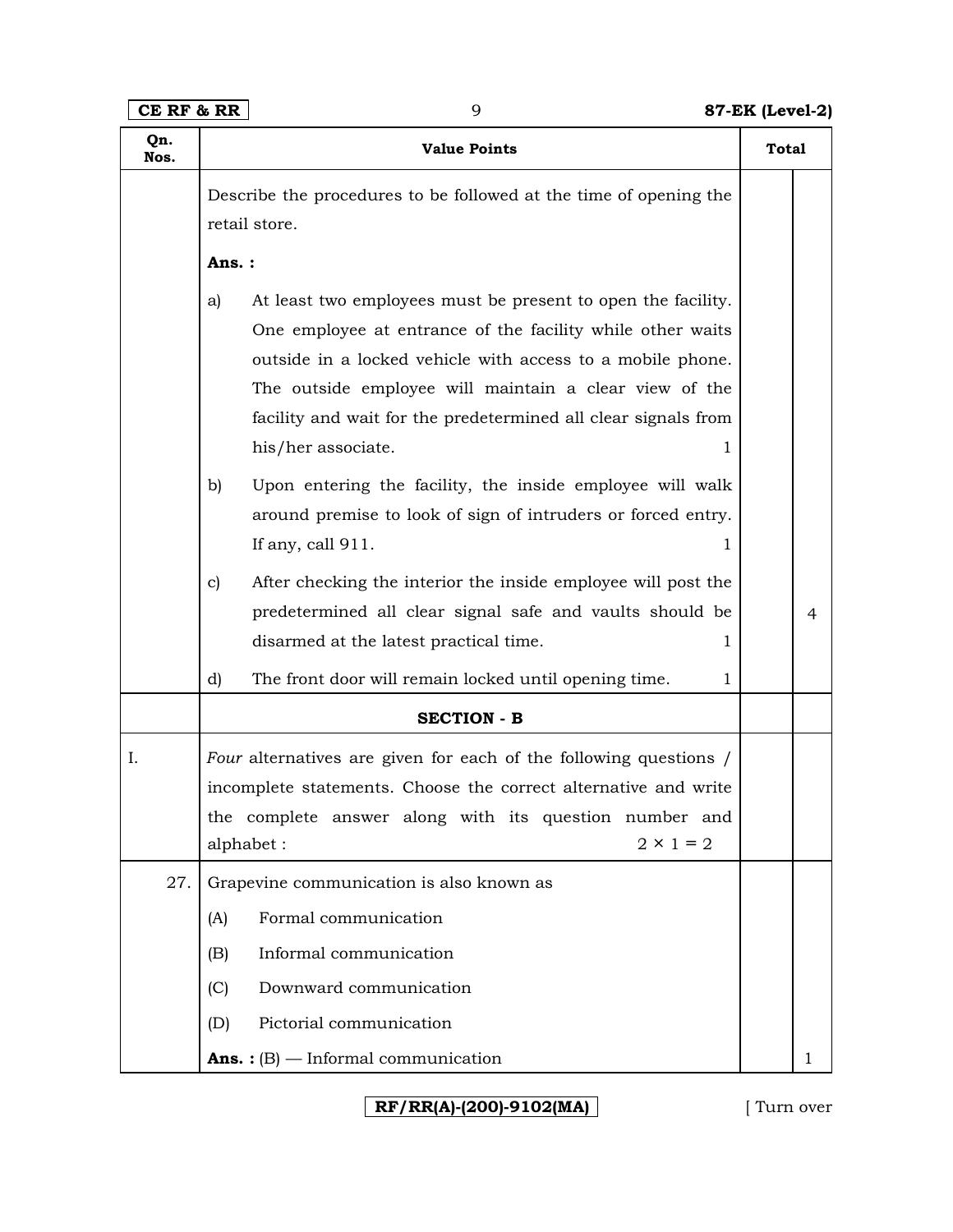# **87-EK (Level-2)** 10 **CE RF & RR**

| Qn.<br>Nos. |     | <b>Value Points</b>                                                                                                                       | <b>Total</b> |                |  |
|-------------|-----|-------------------------------------------------------------------------------------------------------------------------------------------|--------------|----------------|--|
|             | 28. | The mental frame of a person who breathes faster is                                                                                       |              |                |  |
|             |     | (A)<br>Doubt<br>Commanding<br>(B)                                                                                                         |              |                |  |
|             |     | (C)<br>Confidence<br>(D)<br>Nervous or angry                                                                                              |              |                |  |
|             |     | <b>Ans.</b> : $(D)$ – Nervous or angry                                                                                                    |              | 1              |  |
| II.         |     | Fill in the blank with suitable answer:<br>1                                                                                              |              |                |  |
|             | 29. |                                                                                                                                           |              |                |  |
|             |     | <b>Ans.:</b> Global positioning system.                                                                                                   |              | 1              |  |
| III.        |     | Answer the following question :<br>1                                                                                                      |              |                |  |
|             | 30. | The signs used in traffic signals indicate, which type<br>of<br>communication?                                                            |              |                |  |
|             |     | Ans.:                                                                                                                                     |              |                |  |
|             |     | Pictorial communication                                                                                                                   |              | 1              |  |
| IV.         |     | $2 \times 2 = 4$<br>Answer the following questions :                                                                                      |              |                |  |
|             | 31. | "Change in the eyebrows of the person can judge him/her in the<br>communication process." Interpret.                                      |              |                |  |
|             |     | Ans.:                                                                                                                                     |              |                |  |
|             |     | If eyebrow is lowered than the person is usually frowning,<br>a)<br>worried, searching for evidence.                                      |              |                |  |
|             |     | If one raises eyebrows, an element of doubt or challenge.<br>b)                                                                           |              |                |  |
|             |     | If raising the eyebrow, show a sign of surprise.<br>c)<br>1                                                                               |              | $\overline{2}$ |  |
|             |     | <b>OR</b>                                                                                                                                 |              |                |  |
|             |     | "Eye contact is most important part in non-verbal<br>communication." How ? Explain.                                                       |              |                |  |
|             |     | Ans.:                                                                                                                                     |              |                |  |
|             |     | Most of the listeners look directly at the speaker between<br>a)<br>30% and 60% of time.<br>1                                             |              |                |  |
|             |     | Once you maintain eye contact with audience then they will<br>b)<br>feel positive frame of confidence.                                    |              |                |  |
|             |     | In case the listener does not focus on you, you should make<br>c)<br>your point clear and then maintain eye contact with<br>him/her.<br>1 |              | $\overline{2}$ |  |